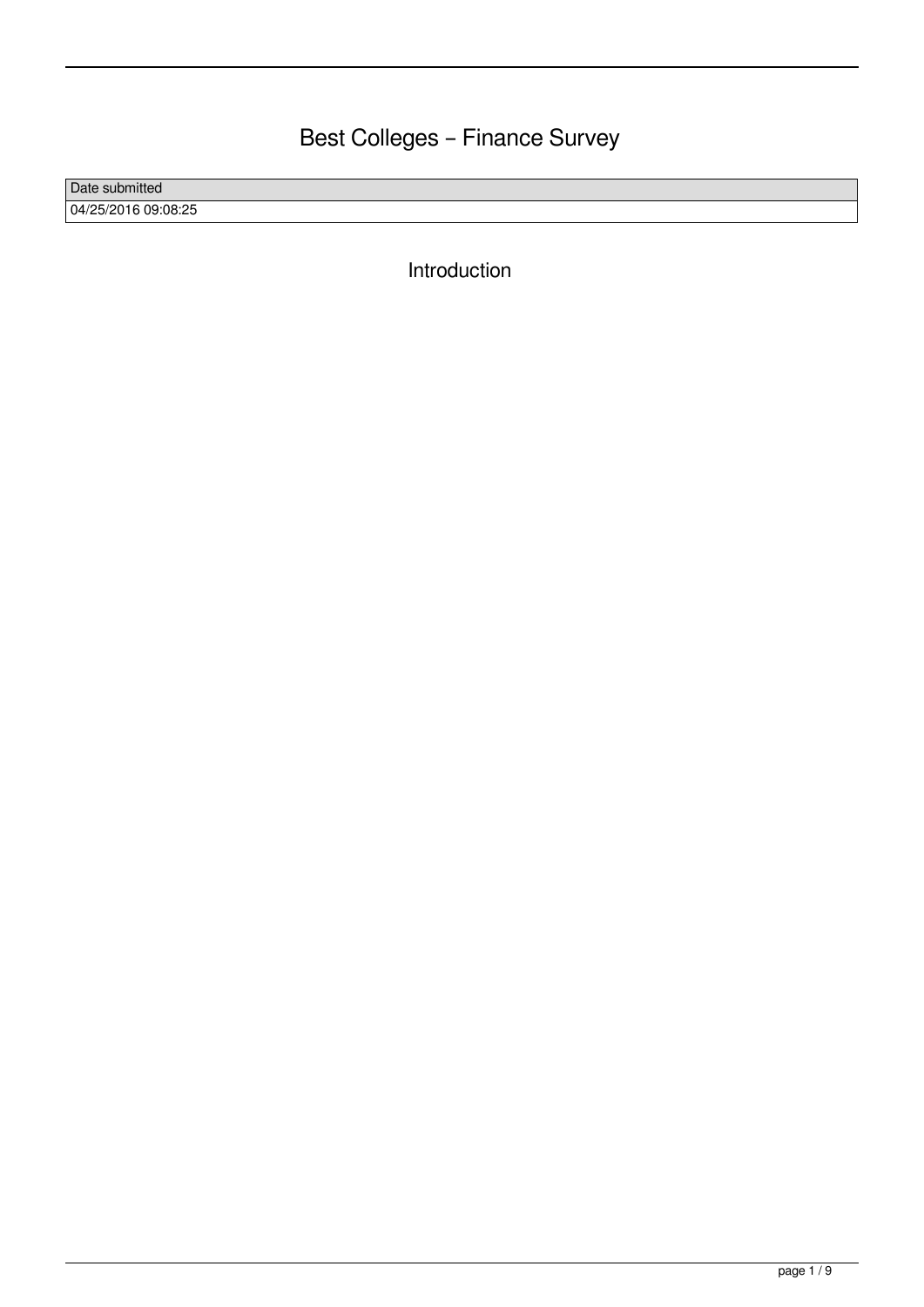#### BEST COLLEGES Data Collection

U.S. News has begun collecting data for the 2017 edition of Best Colleges. The U.S. News surveys ask about many aspects of your institution that are important to potential college applicants across the country, other educational intuitions, and the public at large.

U.S. News's statistical data collection system has been redesigned. As a result of this redesign, the surveys themselves now have significantly more validation built-in as part of the initial data entry process. This validation is intended to make the entering of incorrect or incomplete data more difficult. Also, new this year, U.S. News has changed the way we do the assessment and verification stage. The assessment and verification processes are now incorporated as separate steps in the data collection process and will no longer be done via paper. U.S. News hopes these improvements will make the data collection process shorter and easier.

There are 3 steps in the U.S. News data collection process:

**Step 1**: Data: Fill in as much of the survey as possible.

**Step 2:** Assessment: After filling in your data, navigate to the 'Main Survey Assessment' section. The assessment runs a comparison between your current data and the data submitted last year. The assessment will identify potential errors between the two years of data. For more information please go to the main assessment section.

**Step 3:** Verification: After reviewing the assessment and fixing any remaining errors, navigate to the section titled 'Verification'. This is where the survey submission takes place. Please take some time to review your survey data one last time. When you are ready, please select the check box, fill out the identification information and hit the red 'Submit Survey' button.

#### **Important Icons**

\* The red asterisk located next to a few question numbers indicated that the question is mandatory. If they question is not answered you will be unable to submit the survey. All assessment flags are mandatory and must be addressed.

The red x indicates that you have not filled out the question correctly. There will be a line of text that accompanies the icon letting you know what the exact problem is. Once the issue is corrected, the x will disappear. All failed validations must be fixed before they survey can be submitted.

The gold shield indicates that the question is used in the Best Colleges rankings calculation.

The question mark indicates a tip on how to answer that particular question.

The checkbox indicates the assessment section of the survey.

The upward arrow indicates the verification section of the survey. This is where the submission button is located.

#### **USNEWS to IPEDS Key**

#### **Public using GASB**

**Tuition and Fees** - Refer to Finance Survey, Part B, Line 01

**Investment Income** - Refer to Finance Survey, Part B, Line 17

**Value of Endowment assets**- Refer to Finance Survey, Part H, Line 2

**Instructional Expenditures** - Refer to Finance Survey, Part C, Line 01

**Research Expenditures** - Refer to Finance Survey, Part C, Line 02

**Public Service Expenditures** - Refer to Finance Survey, Part C, Line 03

**Academic Support Expenditures** - Refer to Finance Survey, Part C, Line 05

**Student Services Expenditures** - Refer to Finance Survey, Part C, Line 06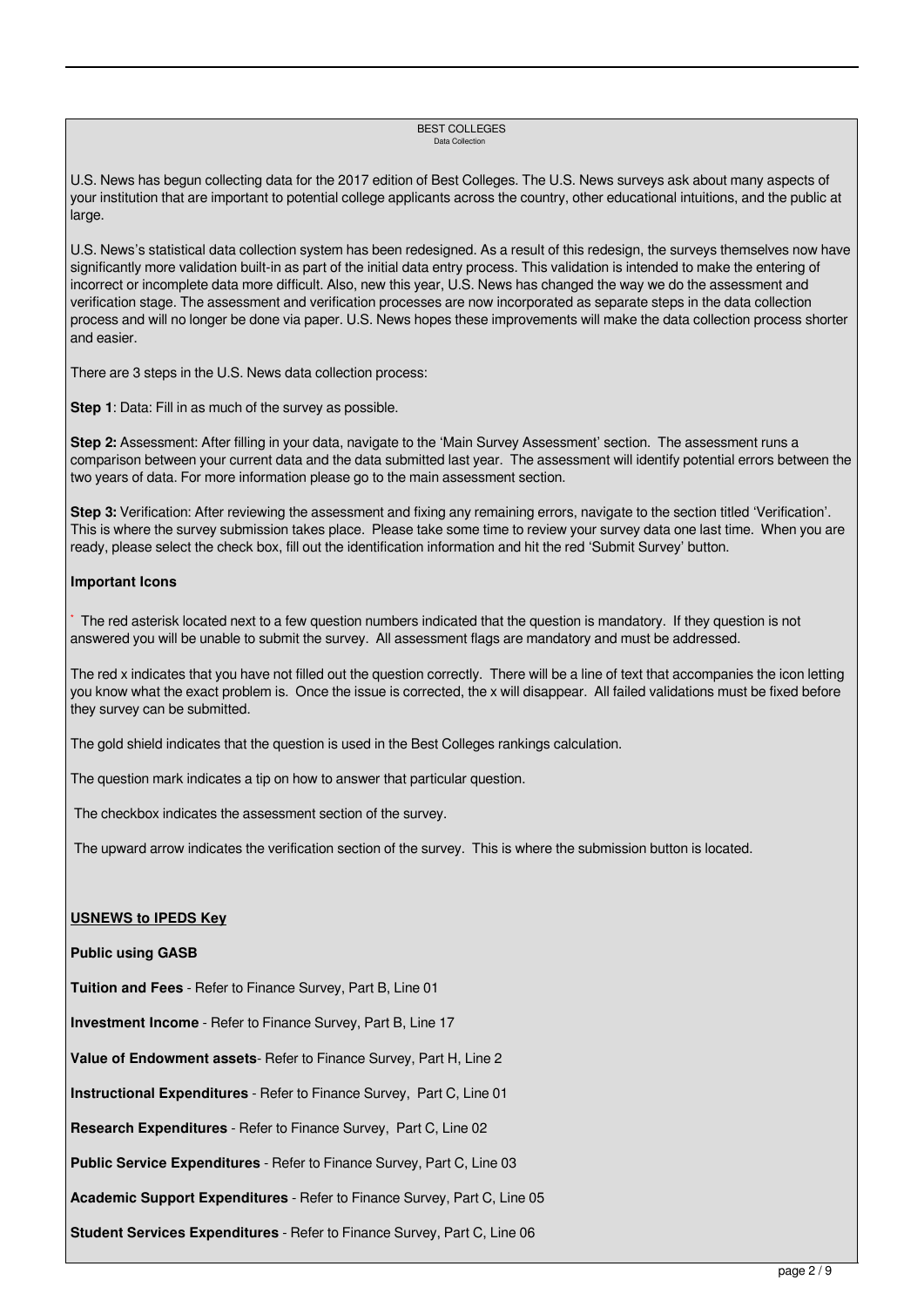**Institutional Support Expenditures** - Refer to Finance Survey, Part C, Line 07 **Scholarship and Fellowship Expenditures** - Refer to Finance Survey, Part C, Line 10 **Auxiliary enterprises** - Refer to Finance Survey, Part C, Line 11 **Hospital Services** - Refer to Finance Survey, Part C, Line 12 **Independent Operations Expenditures** - Refer to Finance Survey, Part C, Line 13 **Other expenses and deductions** - Refer to Finance Survey, Part C, Line 14 **Total expenses & Deductions** - Refer to Finance Survey, Part C, Line 19

#### **Private, not for profit & Public using FASB**

**Value of Endowment assets**- Refer to Finance Survey, Part H, Line 2 **Instructional Expenditures** - Refer to Finance Survey, Part E, Line 1 **Research Expenditures** - Refer to Finance Survey, Part E, Line 2 **Public Service Expenditures** - Refer to Finance Survey, Part E, Line 3 **Academic Support Expenditures** - Refer to Finance Survey, Part E, Line 4 **Student Services Expenditures** - Refer to Finance Survey, Part E, Line 5 **Institutional Support Expenditures** - Refer to Finance Survey, Part E, Line 6 **Auxiliary enterprises** - Refer to Finance Survey, Part E, Line 7 **Net grant aid to students** - Refer to finance survey, Part E, Line 8 **Hospital Services** - Refer to Finance Survey, Part E, Line 9 **Independent Operations Expenditures** - efer to Finance Survey, Part E, Line 10 **Other expenses and deductions** - Refer to Finance Survey, Part E, Line 12 **Total expenses & Deductions** - Refer to Finance Survey, Part E, Line 13

#### **Private, for Profit**

**Instructional Expenditures** - Refer to Finance Survey, Part E, Line 01 **Research Expenditures** - Refer to Finance Survey, Part E, Line 02a **Public Service Expenditures** - Refer to Finance Survey, Part E, Line 02b **Academic Support Expenditures** - Refer to Finance Survey, Part E, Line 03a **Student Services Expenditures** - Refer to Finance Survey, Part E, Line 03b **Institutional Support Expenditures** - Refer to Finance Survey, Part E, Line 03c **Auxiliary enterprises** - Refer to Finance Survey, Part E, Line 04 **Net grant aid to students** - Refer to finance survey, Part E, Line 05 **Hospital Services** - Refer to Finance Survey, Part E, Line 10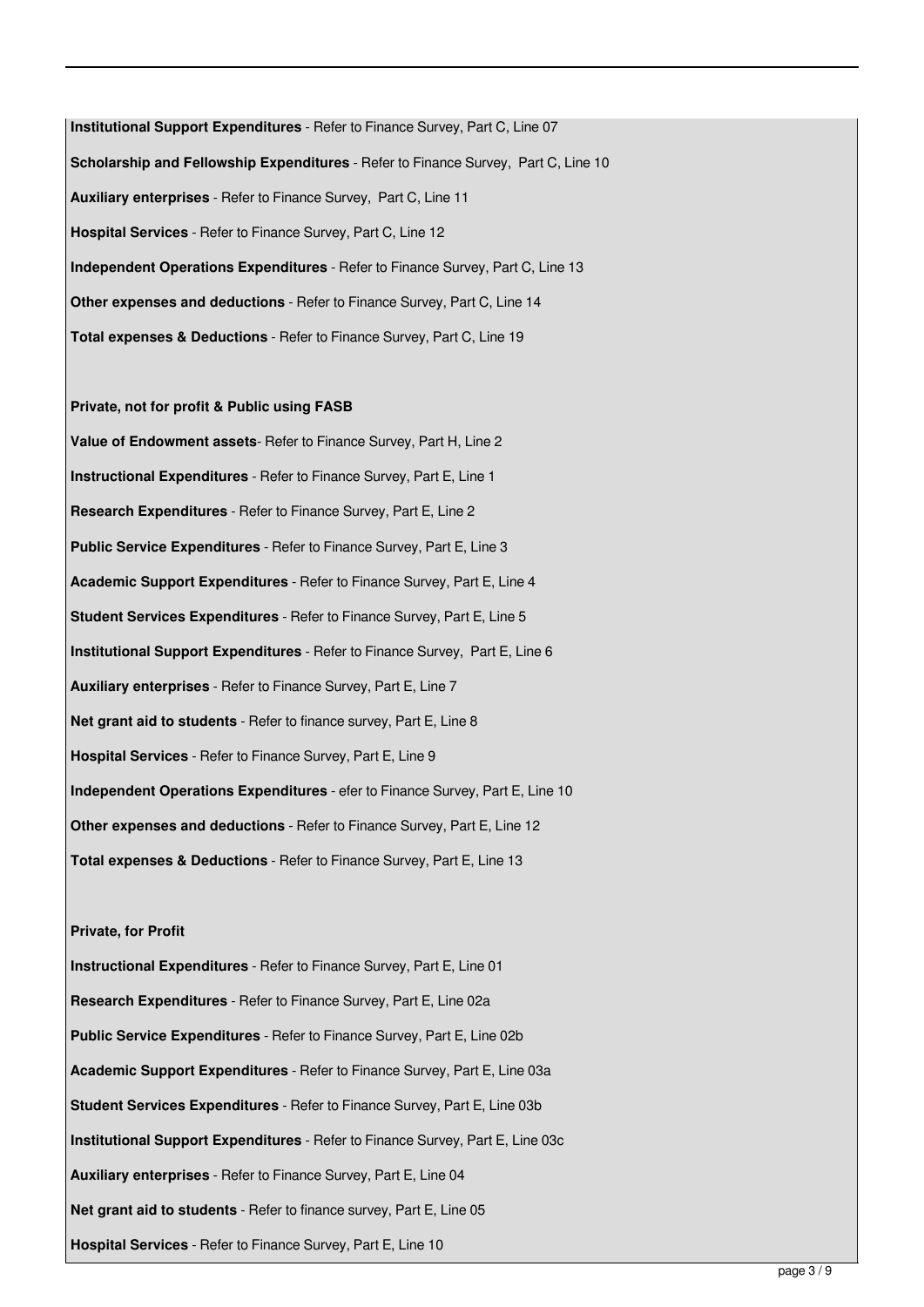#### **Other expenses and deductions** - Refer to Finance Survey, Part E, Line 06

**Total expenses & Deductions** - Refer to Finance Survey, Part E, Line 07

#### **Entering Data**

To move between fields, you may either click on the field you wish to move to or press the Tab key until you reach that field. To move between individual pages of the survey, click on the "Next" or "Previous" links at the bottom of the page. You may also click on the section links listed in the index on the right-hand side of the screen and go to any page in the survey.

#### **Saving Data**

Saving data happens when a few actions are taken. One, you select the 'Next' button at the bottom of the page. Two, you select and navigate to another section in the question index. Three, you hit the 'Save' button at the bottom of a page. If you plan on leaving the survey before completion, please hit the save button before exiting the survey.

#### **Getting Help**

If you have questions or encounter problems while you are completing the survey, click the "Help" button on the top right-hand side of the screen. This will direct you to the data collector assigned to your institution.

#### **The Common Data Set**

U.S. News is again using questions from the Common Data Set (CDS). The CDS initiative is a collaborative effort among data providers in the higher education community and publishers as represented by the College Board, Thomson Peterson's, and U.S. News & World Report. We hope that this effort to standardize data definitions makes it easier to complete our questionnaire.

For easy reference, all CDS items are noted throughout the Main and Financial Aid surveys. The CDS does not cover any of the questions on the Finance survey. Please note that some of the questions used in the Best Colleges rankings are unique to the U.S. News survey and are not included on the CDS. After you have submitted your CDS, you will have an opportunity to submit information for these questions.

*All CDS submissions must be received by April 29, 2016 in order to allow enough time for data entry and processing in-house.* Please contact your data collector for more information.

#### **New Questions:**

**Main**

- 63: SAT essay policies
- 132: Transfer students with associates degrees or community college credits

#### **Financial Aid**

24: Full grid for students borrowing from federal, non-federal, and any loan sources.

#### **Questions Used in the Best Colleges Ranking**

The questions or question areas listed below are the data points that are used in the U.S. News Best Colleges ranking calculations. More details on the U.S. News Best Colleges rankings can be found here: [http://www.usnews.com/education/best](http://www.usnews.com/education/best-colleges/articles/2014/09/08/best-colleges-2015-about-the-rankings-methodology)[colleges/articles/2014/09/08/best-colleges-2015-about-the-rankings-methodology](http://www.usnews.com/education/best-colleges/articles/2014/09/08/best-colleges-2015-about-the-rankings-methodology)

Please note: The primary factor used to determine whether a school will be eligible to be ranked in the 2017 edition of the U.S. News Best Colleges rankings is question 60: Does your institution make use of SAT, ACT, or SAT Subject Test scores in admission decisions for first-time, first-year, degree-seeking applicants?

The answer to this question must be "Yes" in order for a school to be ranked in the 2017 edition of the U.S. News Best Colleges rankings. A school that answers "No" will not be included in the rankings and will be listed as an "Unranked School." Test optional schools should answer question 60 as Yes. Only schools that don't use SAT or ACT test at all in admission should answer as No.

If you have questions on the Best Colleges ranking methodology, which schools qualify to be ranked or unranked, U.S. News publications or how these statistical surveys are used in the rankings, contact Bob Morse, Chief Data Strategist, at [rmorse@usnews.com.](mailto:rmorse@usnews.com)

#### **Main Statistical Survey**

- 2015 Fall enrollment: 29-32
- 2014 Fall enrollment: 33-36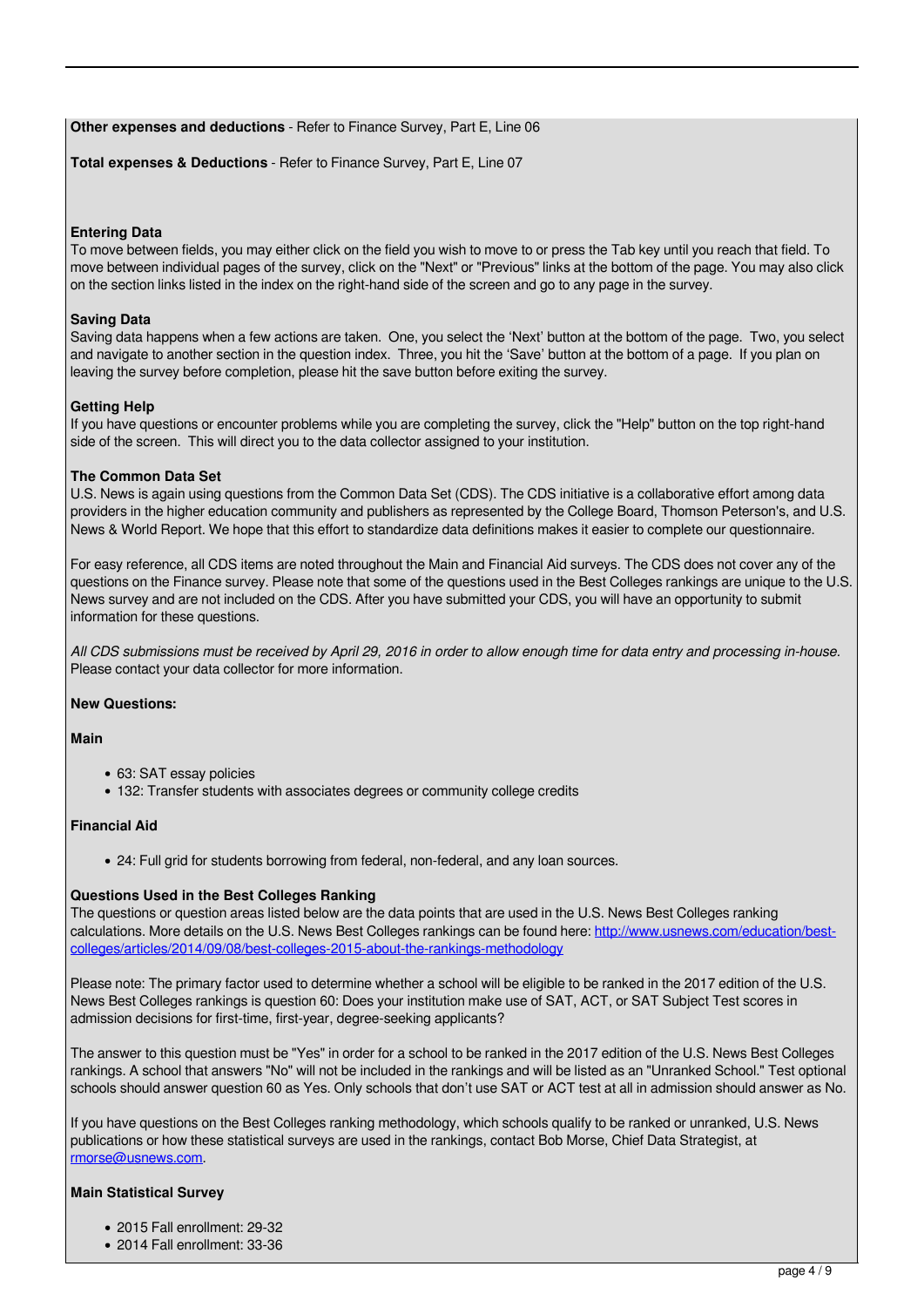- 6-Year Graduation rates: 39, 40, 45
- Freshman retention rates: 46 & 47
- Freshman applications and acceptances: 49
- SAT and ACT scores and testing polices: 60, 61, 69-73, 75
- SAT/ACT score reporting inclusion for all students: 80
- High school class standing: 82
- Undergraduate alumni giving: 150-152
- Faculty salaries: 153
- Total number of instructional faculty (current year): 155 all three columns
- Total number with doctorate or other terminal degree (current year): 155 full-time column
- Total number of instructional faculty (last year): 156 all three columns.
- Total number with doctorate or other terminal degree (last year): 156 full-time column
- Student to faculty ratio: 157-158
- Class sections: 159

*Note: Not all last year's ranking indicators listed above are used in the calculation. Some are used only when current year data is not provided.*

#### **Finance Survey**

All expenditure questions from both years. This information is used to compute the financial resources per student variable in the Best Colleges rankings.

#### **Diversity Rankings**

Uses column labeled "Degree-Seeking Undergraduates" in question 37, Enrollment by Racial & Ethnic Category) from the Main statistical survey.

#### **Best Values Rankings**

- Estimated expenses for a typical full-time undergraduate students: question 10 (both residents columns)
- Need-Based Aid for full-time undergraduate students: question 14 only current year actual or estimated is accepted In state/Out-of-state student aid awarded: question 43-45 (public institutions only)

Important Notice: U.S. News in its discretion will attempt to do cross-checking of data from what information schools have submitted on their Fall 2015 IPEDS Institutional Characteristics survey that appears on the U.S. Department of Education's College Navigator web site<http://nces.ed.gov/collegenavigator/> or can be downloaded from the IPEDS website, provided that the schools are ultimately responsible for the accuracy of the data that they submit. If you need more details on how the crosschecking or missing data fill-ins will work, contact Bob Morse at **rmorse@usnews.com**.

On behalf of the data collectors, reporters, and editors here at U.S. News and our many appreciative readers, thank you for your time and effort.

**Matthew Mason, Data Collection Manager Robert J. Morse, Chief Data Strategist U.S. News & World Report** 

### General Information

#### Best College Finance Survey Contacts

The contacts below receive all communication (URL for the survey, passwords, user names, etc.) regarding the Best Colleges finance survey for your institution. Please review and if an update is necessary. If a change is needed, please contact your data collector and they will assist you. [Name] Erika Farfan

The contacts below receive all communication (URL for the survey, passwords, user names, etc.) regarding the Best Colleges finance survey for your institution. Please review and if an update is necessary. If a change is needed, please contact your data collector and they will assist you. [Job Title]

### Director of Institutional Research

The contacts below receive all communication (URL for the survey, passwords, user names, etc.) regarding the Best Colleges finance survey for your institution. Please review and if an update is necessary. If a change is needed, please contact your data collector and they will assist you. [Email]

farfane@kenyon.edu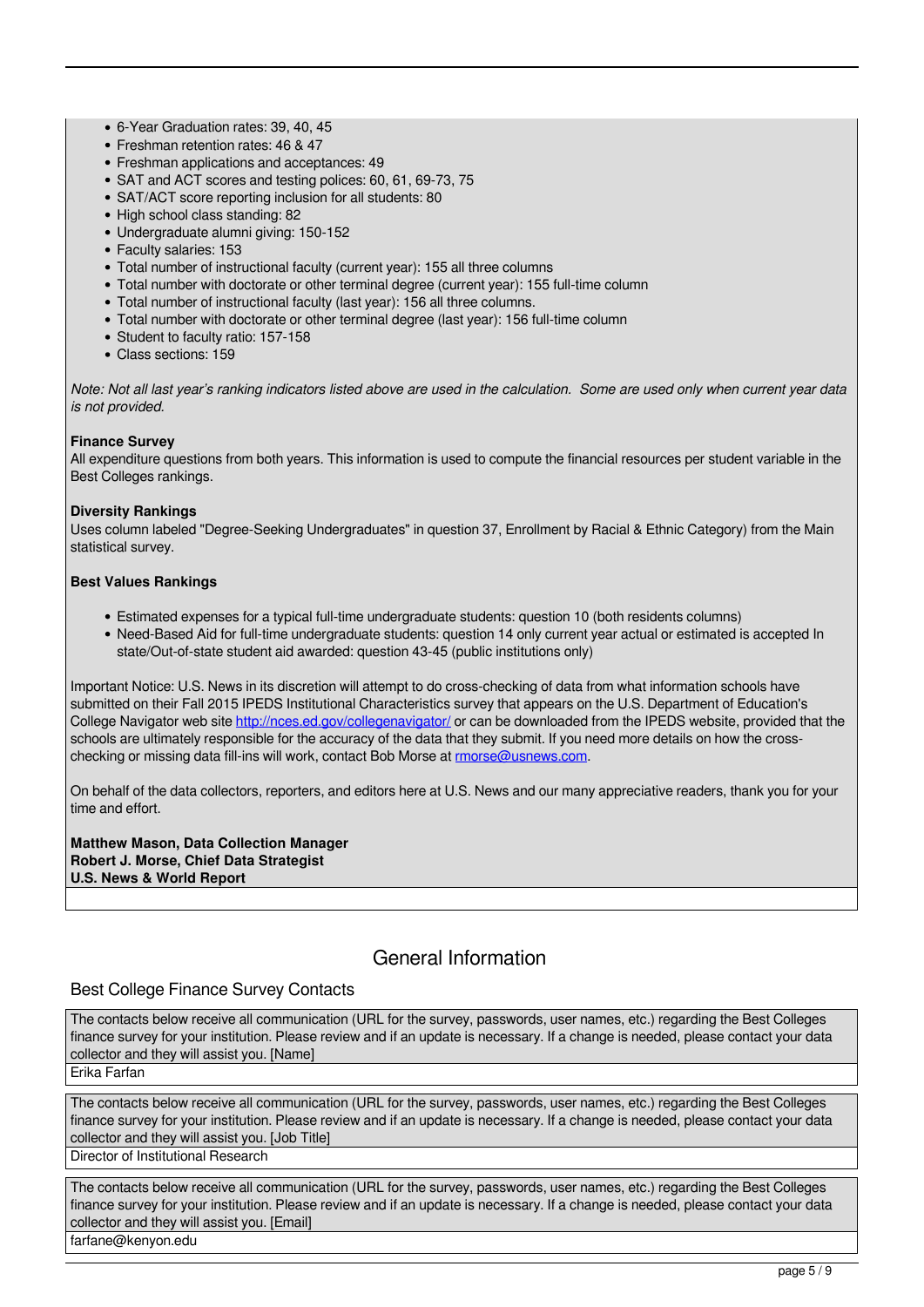The contacts below receive all communication (URL for the survey, passwords, user names, etc.) regarding the Best Colleges finance survey for your institution. Please review and if an update is necessary. If a change is needed, please contact your data collector and they will assist you. [Phone] 7404275571 Survey Contact [Name] Shirley F. O'Brien Survey Contact [Job Title] **Controller** Survey Contact [Email] obriens@kenyon.edu Survey Contact [Phone] 7404275181 Survey Contact [Name] Survey Contact [Job Title] Survey Contact [Email]

Survey Contact [Phone]

## Current Year Finance Data

### For U.S. News to IPEDS key, see the Introduction section.

| Institutional Control: Pvt                    |
|-----------------------------------------------|
|                                               |
| Value of Endowment assets: (FY 2015)          |
| 218644080                                     |
| Instruction Expenditures: (FY 2015)           |
| 41102884                                      |
| Research Expenditures: (FY 2015)              |
| 529322                                        |
| Public Service Expenditures: (FY 2015)        |
| ⊺o                                            |
| Academic Support Expenditures: (FY 2015)      |
| 6901170                                       |
| Student Services Expenditures: (FY 2015)      |
| 21653651                                      |
| Institutional Support Expenditures: (FY 2015) |
| 14266152                                      |
| Auxiliary enterprises: (FY 2015)              |
| 21820231                                      |
| Net grant aid to students: (FY 2015)          |
| ⊺o                                            |
| 0.10                                          |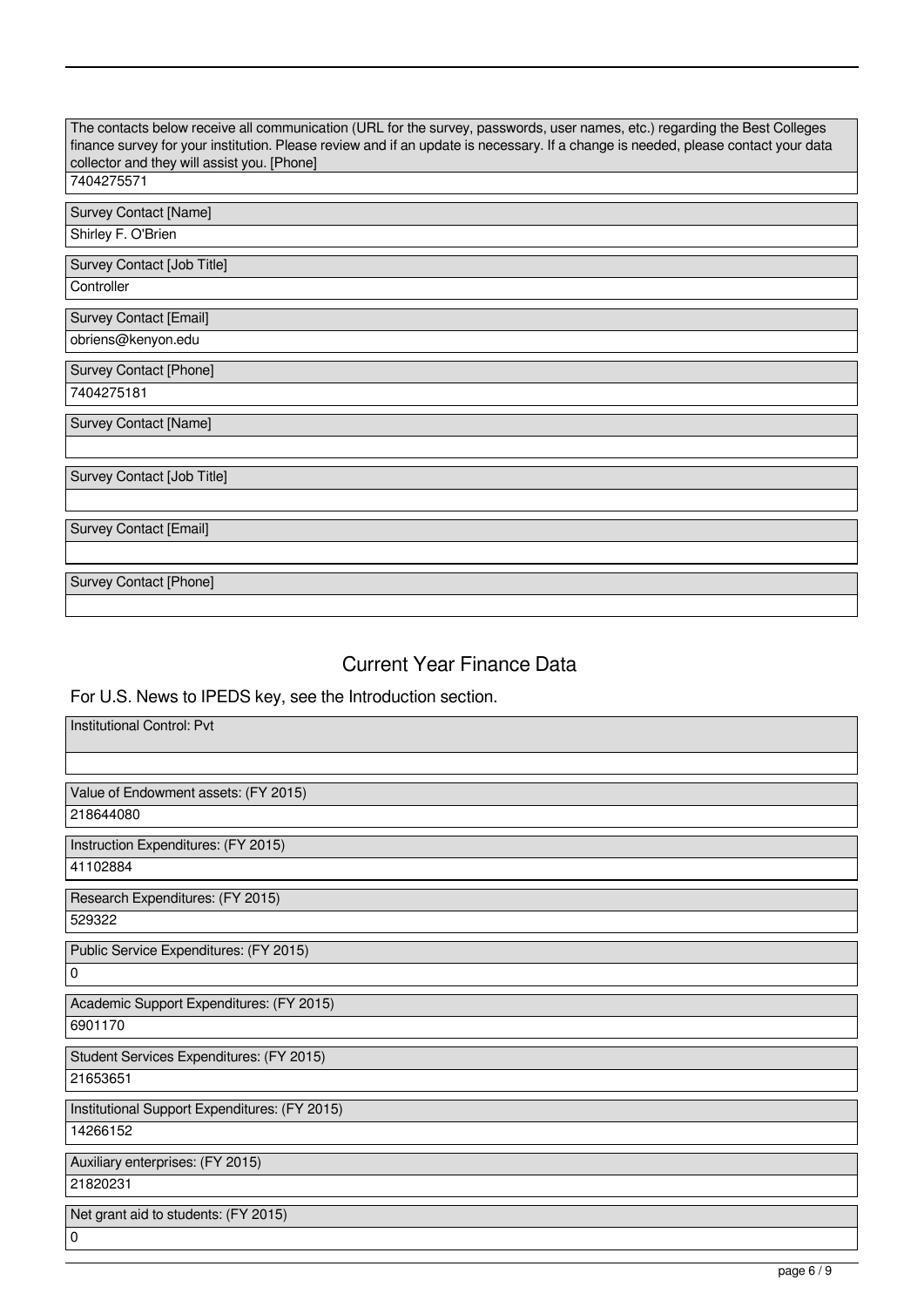| Hospital Services: (FY 2015)              |
|-------------------------------------------|
| l 0                                       |
|                                           |
| Independent operations: (FY 2015)         |
| l 0                                       |
|                                           |
| Other expenses and deductions: (FY 2015)  |
| l 0                                       |
|                                           |
| Total expenses and deductions: (FY 2015): |
| 106273410                                 |

## Last Year Finance Data

| Value of Endowment assets: (FY 2014)          |
|-----------------------------------------------|
| 212159850                                     |
| Instruction Expenditures: (FY 2014)           |
| 41871133                                      |
| Research Expenditures: (FY 2014)              |
| 652071                                        |
| Public Service Expenditures: (FY 2014)        |
|                                               |
| Academic Support Expenditures: (FY 2014)      |
| 6903610                                       |
| Student Services Expenditures: (FY 2014)      |
| 21585303                                      |
| Institutional Support Expenditures: (FY 2014) |
| 13508256                                      |
| Auxiliary enterprises: (FY 2014)              |
| 20883385                                      |
| Net grant aid to students: (FY 2014)          |
|                                               |
| Hospital Services: (FY 2014)                  |
|                                               |
| Independent operations: (FY 2014)             |
|                                               |
| Other expenses and deductions: (FY 2014)      |
|                                               |
| Total expenses and deductions: (FY 2014)      |
| 105403758                                     |

## Respondent Information

| Respondent Information [Name] |  |
|-------------------------------|--|
| Erika Farfan                  |  |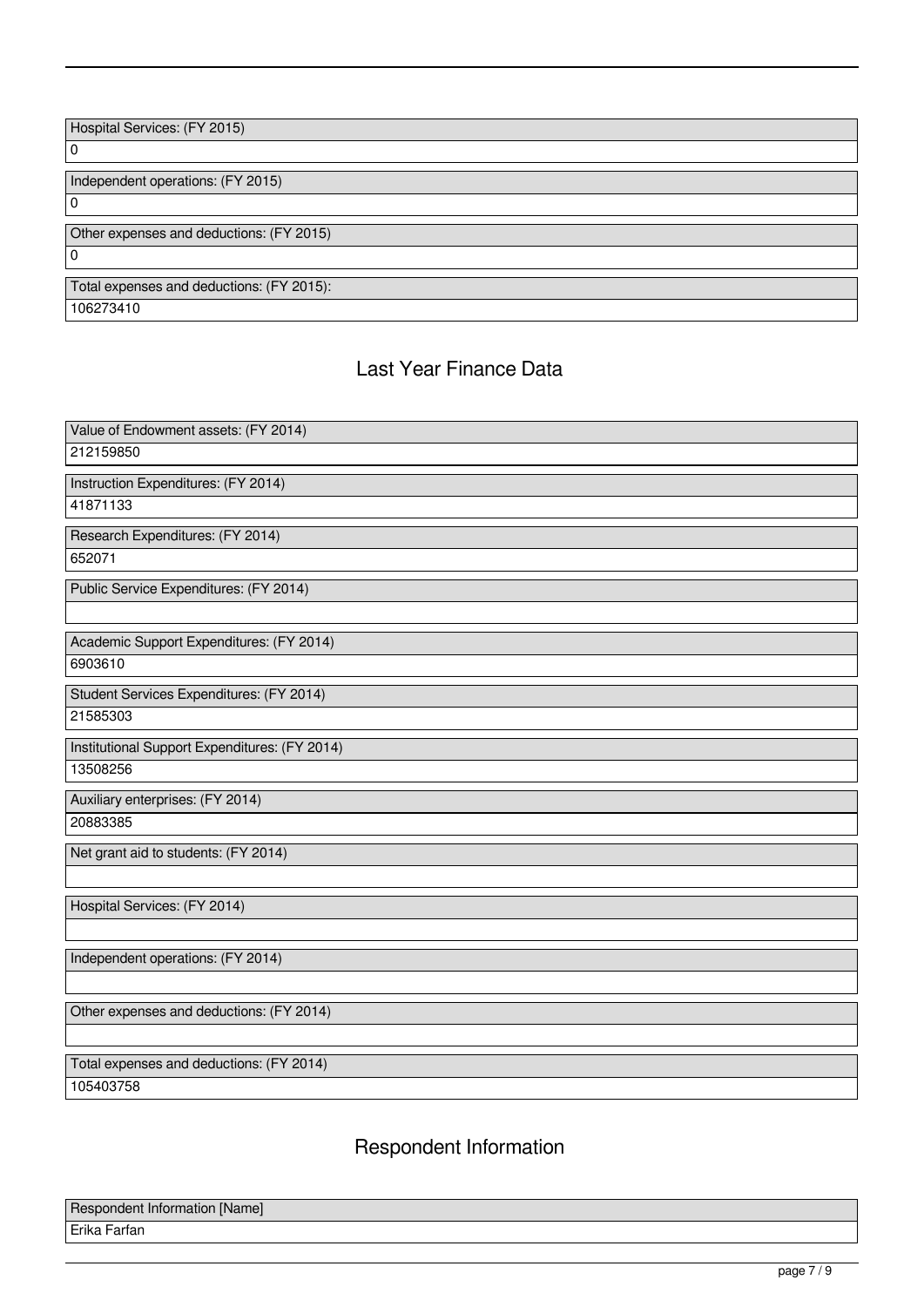Respondent Information [Title]

Director of Institutional Research

Respondent Information [Phone Number]

740-427-5571

Respondent Information [Phone Extension]

Respondent Information [International Phone Number (if applicable)]

Respondent Information [Email]

farfane@kenyon.edu

## Assessment

The following section contains a brief analysis of the total expenses submitted on this year's Finance statistical survey. All flagged data (identified by the red asterisk \* ) must be addressed in order to submit

your survey. To acknowledge that the flagged data is in fact correct, please select the confirmation checkbox associated with item in question. Once every flagged assessment item has been either confirmed or corrected, please proceed to the verification section.

**Making Data Changes** – If you notice an incorrect current year value please go back into the survey and correct the data point. The question numbers are listed for your reference. Changing last year's data must be done through your data collector. Please contact them with the updated information and a brief description as to why it needs changing. We will analyze the requested changes on a case by case basis and get back to you.

Below is a list of some terminology you may encounter:

**Large Change** - For the questions(s) indicated, the data submitted for the current year are significantly larger or smaller than the data supplied for the previous year. If the data supplied are correct as entered, please check the box. If the data is incorrect, please go back into the survey and supply new data.

**Missing** - No information has been submitted for this indicator. If the question does not apply to your institution, or if you cannot supply the data requested, please check the box. If you can supply the missing data, please go back into the survey and enter the new data. If you wish to add in missing previous year data, please contact your data collector with that information.

**High Value** - The data submitted are significantly higher than the norm. Please either correct the figure or verify that the data are correct as submitted.

| Total Expenses (Question 16): Current Year: | Last Year: |
|---------------------------------------------|------------|
| 106273410                                   | 10540375   |
|                                             |            |

105403758

Verification